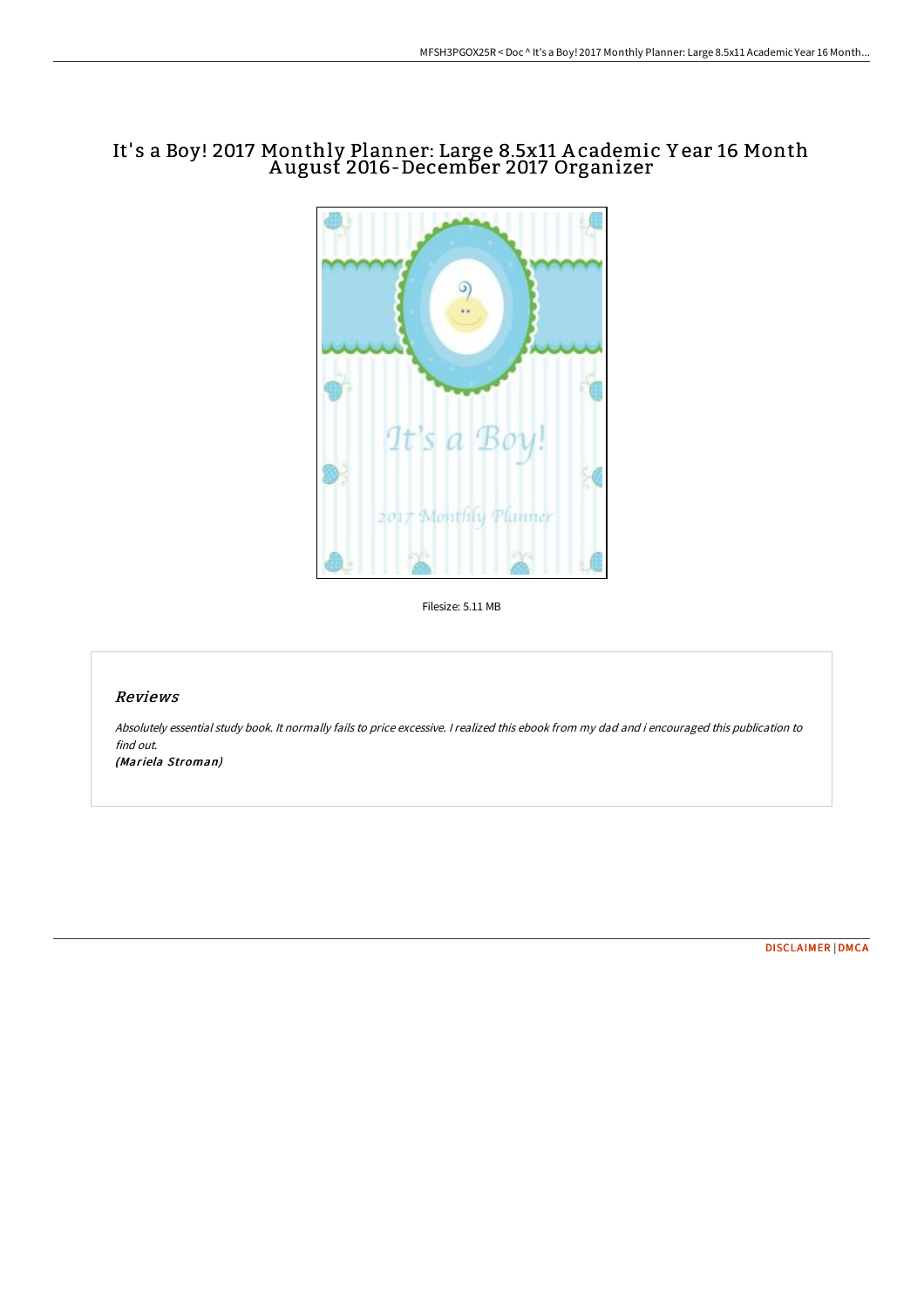## IT'S A BOY! 2017 MONTHLY PLANNER: LARGE 8.5X11 ACADEMIC YEAR 16 MONTH AUGUST 2016- DECEMBER 2017 ORGANIZER



To download It's a Boy! 2017 Monthly Planner: Large 8.5x11 Academic Year 16 Month August 2016-December 2017 Organizer eBook, remember to refer to the button below and save the ebook or get access to additional information which might be in conjuction with IT'S A BOY! 2017 MONTHLY PLANNER: LARGE 8.5X11 ACADEMIC YEAR 16 MONTH AUGUST 2016-DECEMBER 2017 ORGANIZER book.

Createspace Independent Publishing Platform, 2016. PAP. Condition: New. New Book. Shipped from US within 10 to 14 business days. THIS BOOK IS PRINTED ON DEMAND. Established seller since 2000.